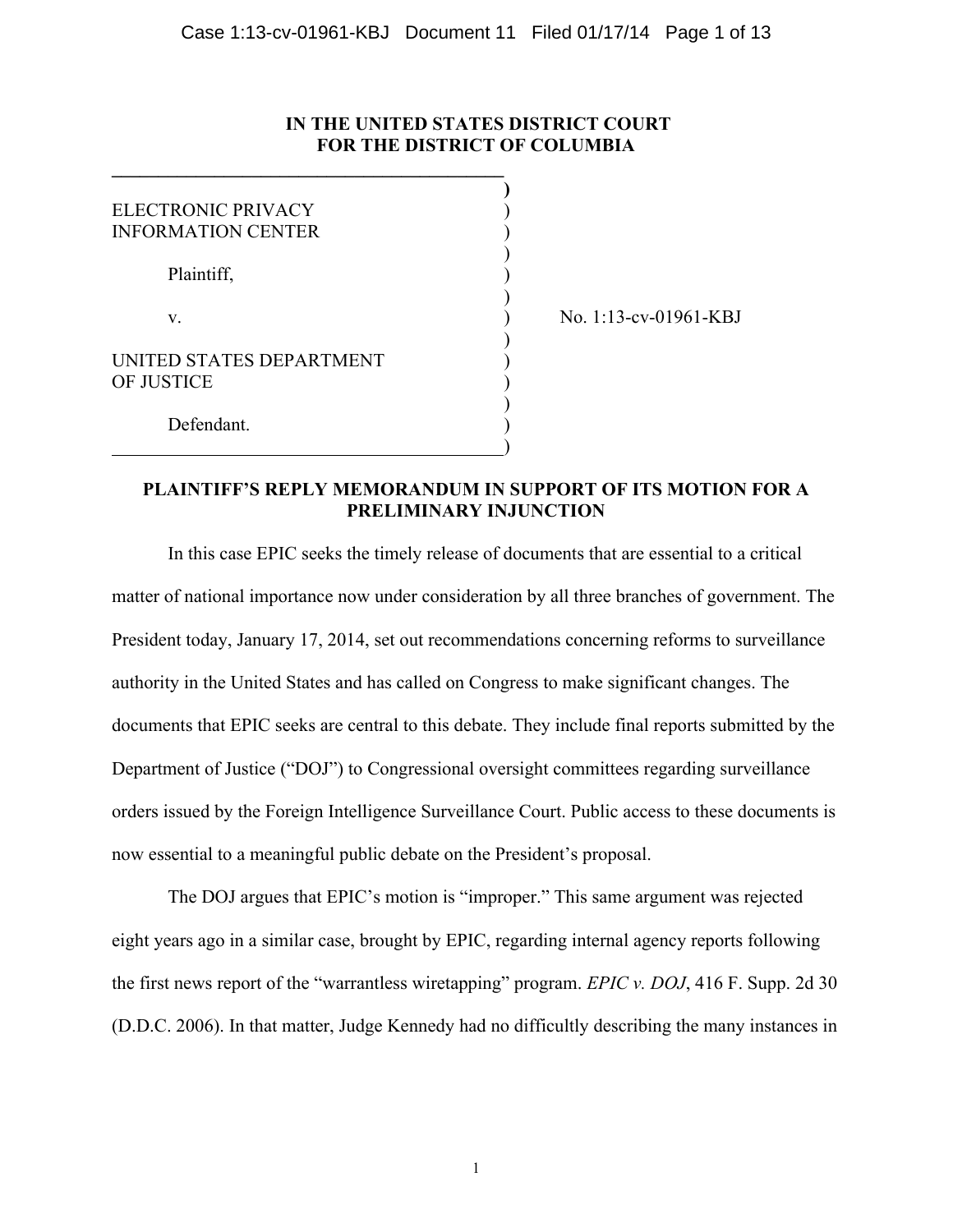which courts have granted a motion for a Preliminary Injunction in FOIA matters and with dates

certain for production. As Judge Kennedy explained:

On numerous occasions, federal courts have entertained motions for a preliminary injunction in FOIA cases and, when appropriate, have granted such motions. See *ACLU v. DOD*, 339 F.Supp.2d 501, 503 (S.D.N.Y.2004) (granting preliminary injunction motion in FOIA case and requiring production within one month); *Aguilera v. FBI*, 941 F.Supp. 144, 152–53 (D.D.C.1996) (granting preliminary injunction in FOIA case and requiring expedited processing to be completed within approximately one month); *Cleaver v. Kelley*, 427 F.Supp. 80, 81–82 (D.D.C.1976) (granting preliminary injunction in FOIA case and requiring expedited processing to be completed within approximately twenty days); see also *Al–Fayed v. CIA*, 2000 WL 34342564, at \*6, 2000 U.S. Dist. LEXIS 21476, at \*19–20 (D.D.C. Sept. 20, 2000) (denying preliminary injunction in FOIA case after conducting four-part analysis); *Assassination Archives & Research Ctr. v. CIA*, 1988 U.S. Dist. LEXIS 18606, at \*1–3 (D.D.C. Sept. 29, 1988) (same).

*Id.* at 35. As Judge Kennedy further explained, the FOIA imposes "no limits on courts' equitable powers in enforcing its terms" and "where an agency's actions in response to a FOIA request 'violate the intent and purpose of the FOIA . . . the courts have a duty to prevent these abuses.'" *Id.* (citing *Payne Enters. v. United States*, 837 F.2d 486, 494 (D.C. Cir. 1988). *See also Nat'l Sec. Counselors v. CIA*, 898 F. Supp. 2d 233, 264 (D.D.C. 2012). Courts also have the power under the FOIA to craft equitable relief to prevent "an agency *policy or practice* that will impair the party's lawful access to information in the future." *Nat'l Sec. Counselors*, 898 F. Supp. 2d at 252 (citing *Payne Enters.*, 837 F.2d at 494). *See also Newport Aeronautical Sales v. DOJ*, 684 F.2d 160, 164 (D.C. Cir. 2012).

This Court has the authority to issue the relief that EPIC seeks, and should do so because EPIC is likely to succeed on the merits of its FOIA claim, faces immediate and irreparable injury, seeks disclosure in the public interest, and because an injunction would not unduly burden the interests of others. *Winter v. Natural Resources Defense Council, Inc.*, 555 U.S. 7, 20 (2008).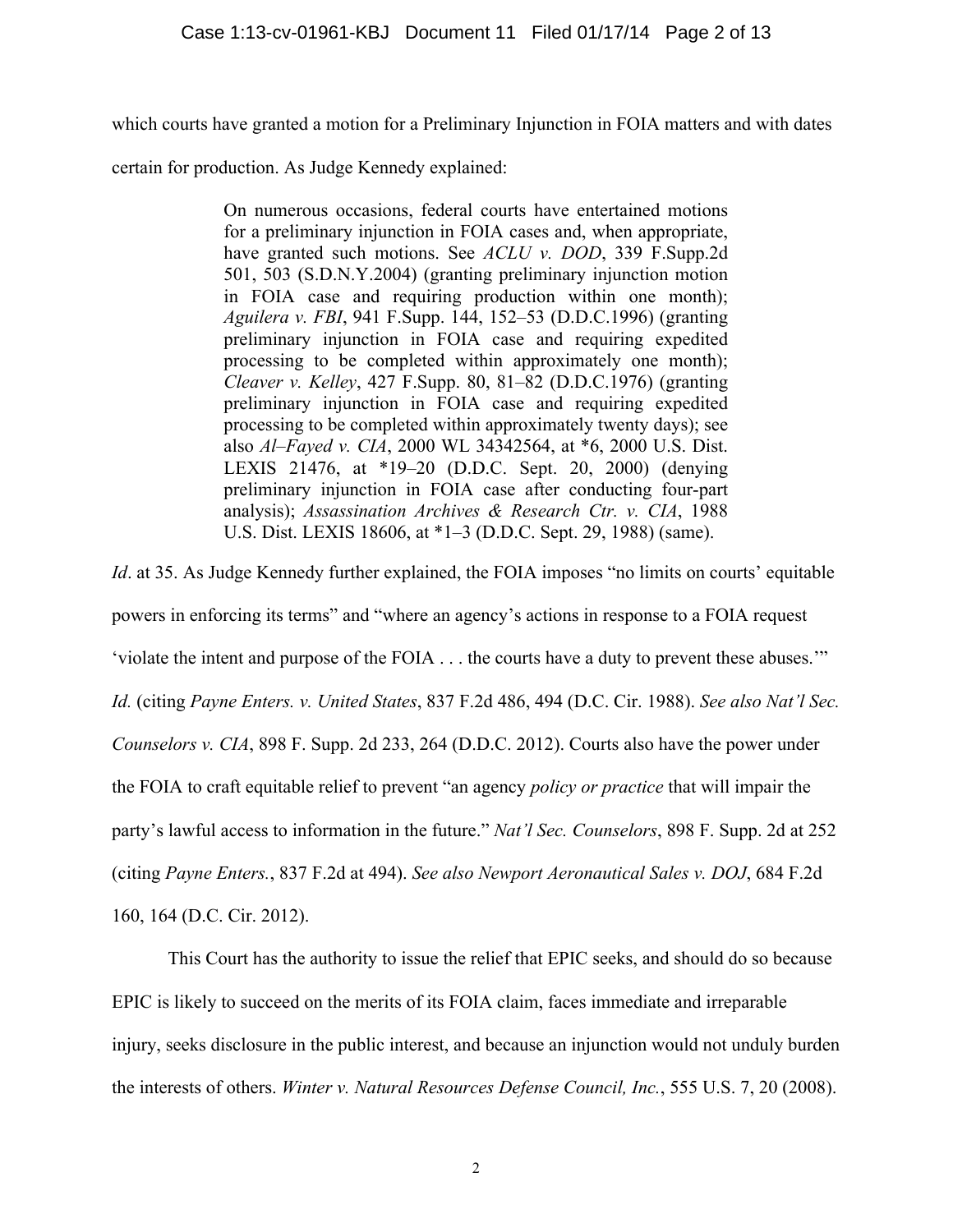Because the DOJ's arguments to the contrary are unavailing, EPIC respectfully asks that this Court grant the motion and set a date certain for a determination and DOJ's processing of EPIC's FOIA request.

# **I. A Preliminary Injunction is Appropriate in this Case to Compel DOJ to Process EPIC's FOIA Request**

The DOJ's argument that preliminary injunctive relief is "wholly inappropriate" in a FOIA case is contrary to the record, the earlier determination by the agency, and the relevant law. DOJ cites cases that present an entirely different procedural posture because those plaintiffs sought a Preliminary Injunction yet had failed to obtain a determination by the agency that their requests merited expedited processing. In this case, EPIC seeks to enforce its right to expedited processing by requiring that the DOJ issue a determination and process the responsive records within a time certain. EPIC's argument is not circular, as the agency claims; it is straightforward. The agency has failed to issue a determination within twenty business days as required under the statute, 5 U.S.C. § 552(a)(6)(A)(i). A determination requires DOJ "at least inform [EPIC] of the scope of the documents that the agency will produce, as well as the scope of the documents that the agency plans to withhold under any FOIA exemptions." *Citizens for Responsibility and Ethics in Washington v. Federal Election Com'n*, 711 F.3d 180, 186 (D.C. Cir. 2013).

The agency has also failed to process EPIC's FOIA request expeditiously.<sup>1</sup> The DOJ has conceded that "NSD and OI are still searching their records to determine how many documents are responsive to categories 2 and 3" of EPIC's request. Decl. of Mark A. Bradley ("Bradley Decl.") ¶7. The DOJ has yet to produce responsive records, and any further delay will have the effect of denying EPIC the expedited treatment to which it is entitled and, as a result, EPIC will suffer irreparable injury. None of the cases cited by the DOJ provided the court with a basis to

<sup>&</sup>lt;sup>1</sup> The DOJ did not indicate the date when it actually began processing EPIC's FOIA Request in its opposition or attached declaration.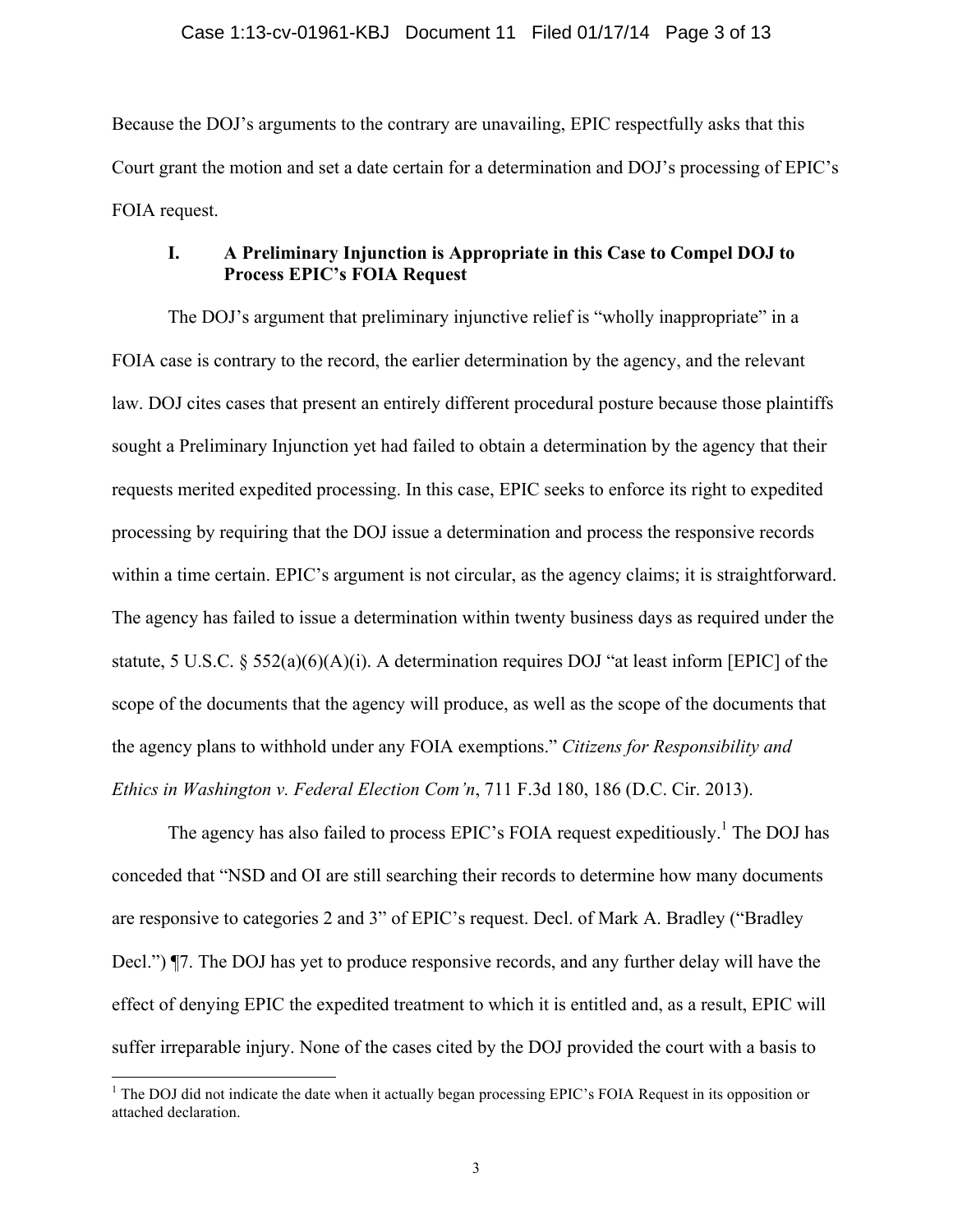#### Case 1:13-cv-01961-KBJ Document 11 Filed 01/17/14 Page 4 of 13

deny EPIC's motion. In *Judicial Watch, Inc. v. DOJ*, No. 00-1396, the plaintiff filed an "emergency motion for expedited treatment" to compel a response to a FOIA Request, which is not the same relief that EPIC seeks here. *See* Def. Opp. Ex. 4. In denying Judicial Watch's motion that court noted that, unlike the instant case, Judicial Watch had neither requested nor received expedited processing from DOJ. *Id*. Similarly, in the other cases cited by DOJ, the plaintiffs sought a preliminary injunction after their request for expedited processing was denied by the agency. *See Wadelton v. Dep't of State*, 941 F. Supp. 2d 120, 121 (D.D.C. 2013) ("the State department denied the request for expedited processing"); *Landmark Legal Foundation v. EPA*, 910 F. Supp. 2d 270, 273 (D.D.C. 2012) ("The EPA acknowledged receipt of the FOIA request but denied Landmark's request for expedited processing").

In this case, EPIC has already been granted expedited processing by the DOJ and merely seeks an order from the Court compelling DOJ to provide a determination and complete its processing of responsive records in a timely manner. Many courts have held that a preliminary injunction is an appropriate remedy where an agency fails to provide a timely determination in response to a request that was granted expedited processing. The DOJ has only been granted additional time to process an expedited request in a case where the court found that it satisfied the "four factors courts have employed in assessing a request for an *Open America* stay." *Elect. Frontier Found. v. DOJ*, 563 F. Supp. 2d 188, 1996 (D.D.C. 2013). As the DOJ has made no such showing in this case and a preliminary injunction is the appropriate relief.

### **II. EPIC is Clearly Likely to Succeed on the Merits of the Underlying Action**

The DOJ's argument that the FOIA's statutory deadline "has no bearing on this case" has been rejected, and is contrary to this Circuit's recent determination of a similar matter. An agency has a clear and unambiguous requirement to issue a determination in response to a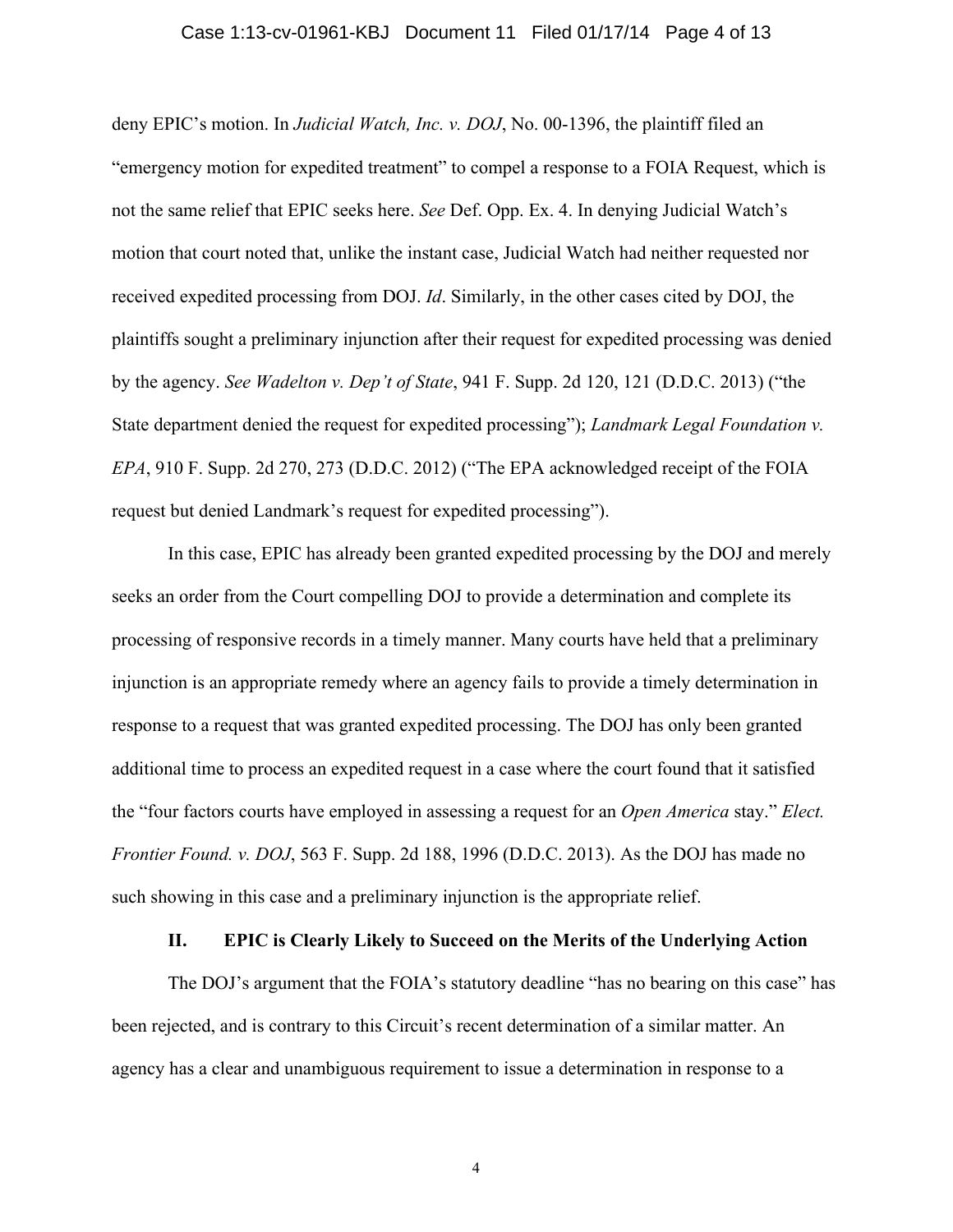#### Case 1:13-cv-01961-KBJ Document 11 Filed 01/17/14 Page 5 of 13

standard FOIA request within twenty business days. 5 U.S.C. § 552(a)(6)(A)(i) (2013). The D.C. Circuit recently explained what this duty entails:

The statute requires that, within the relevant time period, an agency must determine whether to comply with a request—that is, whether a requester will receive all the documents the requester seeks. It is not enough that, within the relevant time period, the agency simply decide to later decide. Therefore, within the relevant time period, the agency must at least inform the requester of the scope of the documents that the agency will produce, as well as the scope of the documents that the agency plans to withhold under any FOIA exemptions.

*Citizens for Responsibility and Ethics in Washington*, 711 F.3d at 186. The DOJ has clearly violated this statutory obligation by failing to provide a determination regarding EPIC's FOIA request, and EPIC is entitled to injunctive relief.

The D.C. Circuit's recent decision in *CREW v. FEC* clarified precisely what an agency is required to do prior to the twenty-day statutory deadline. In *CREW*, the defendant agency argued that a FOIA requester was not entitled to injunctive relief under the FOIA, since the agency had "responded" to the FOIA request within twenty working days. However, the agency's "response" constituted a letter to the requester, stating that it would "provide non-exempt responsive documents (and thus also claim exemptions over any withheld documents) on a rolling basis in the future)." *CREW*, 711 F.3d at 183. The court in *CREW* rejected the agency's contention that the "response" letter satisfied the agency's legal obligation under the FOIA. The statute requires a "determination" within twenty days, which cannot be satisfied by a communication promising a future determination. The court recognized that if the agency were allowed to defer its "determination" on the FOIA request to a date beyond the twenty-day deadline, FOIA requesters would face a "Catch-22" in which they "cannot appeal within the agency because the agency has not provided the necessary information. Yet the requester cannot go to court because the requester has not appealed within the agency." *Id*. at 186. The court found that the FOIA "simply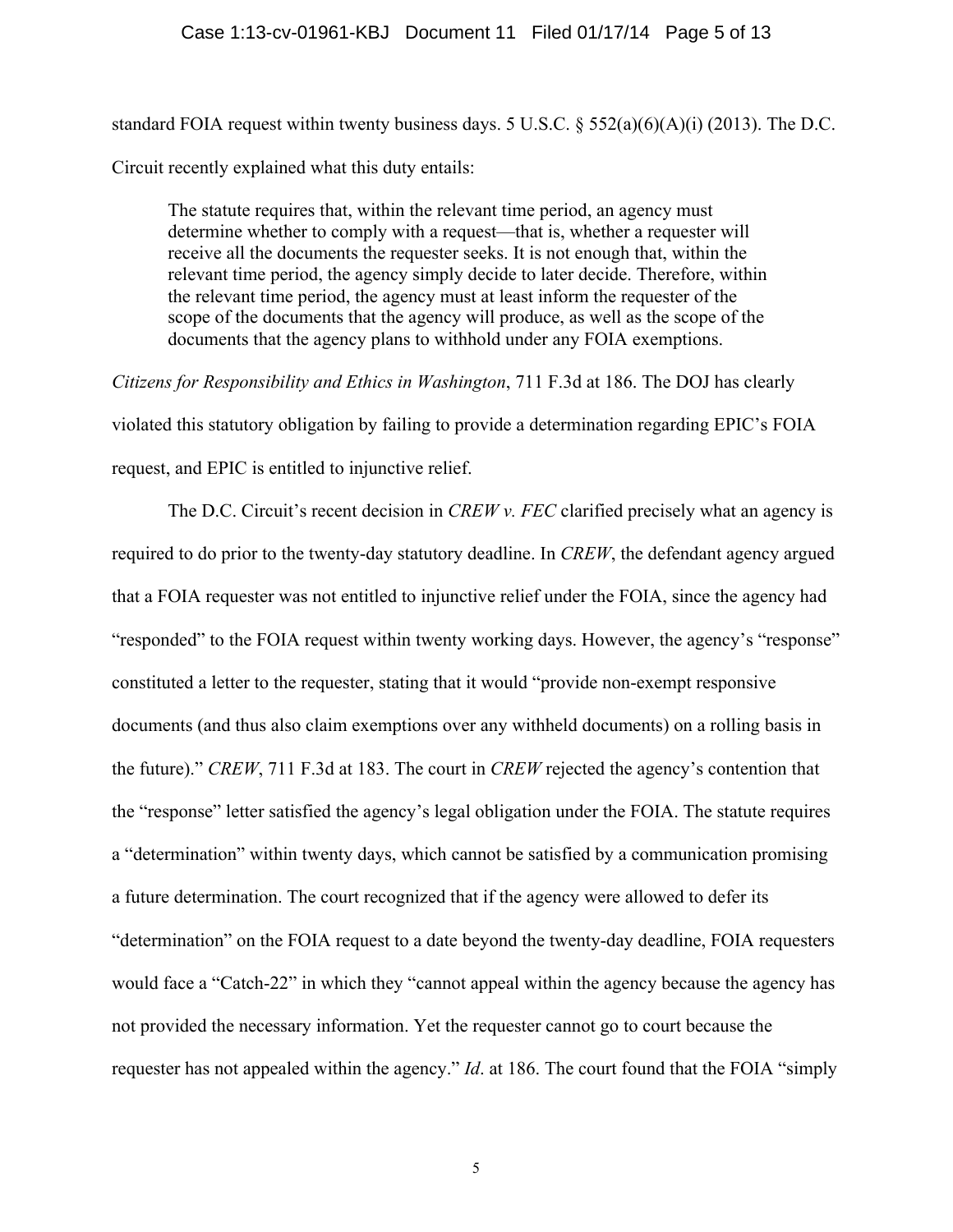#### Case 1:13-cv-01961-KBJ Document 11 Filed 01/17/14 Page 6 of 13

does not countenance such a system." *Id*. at 187. Instead, an agency is obligated to provide requesters, at the very least, with an accounting of responsive records, including the number of responsive documents located, the number of documents being withheld, and the exemptions the agency plans to invoke. *Id*.

The decision in *CREW* reverses earlier opinions cited by DOJ because those decisions were based on an incorrect interpretation of the agency's statutory obligation. *See, e.g.*, *Navistar, Inc. v. EPA*, 2011 WL 3743732 (D.D.C. Aug. 25, 2011); *Judicial Watch, Inc. v. Dept. of Energy*, 888 F. Supp. 2d 189, 193 (D.D.C. 2012). As the court in *EPIC v. DOJ* noted, it would be an "absurd situation" if "standard FOIA requests must be processed within twenty days . . ., yet expedited requests empower an agency to unilaterally decide to exceed the standard twenty-day period." *See EPIC v. DOJ*, 416 F. Supp. 2d 30, 38 (D.D.C. 2006) ("*EPIC I*"), *see also Mova Pharmaceutical Corp. v. Shalala*, 140 F.3d 1060, 1067 (D.C. Cir. 1998) ("In expounding a statute, we must not be guided by a single sentence or member of a sentence, but look to the provisions of the whole law, and to its object and policy" (*citing Pilot Life Insurance Co. v. Dedeaux*, 481 U.S. 41, 51 (1987))).

DOJ correctly points out that the Court in *EPIC I* later modified its scheduling order entered pursuant to the Preliminary Injunction. *See* Def. Opp. Ex. 2. However, the modification did not vacate the Preliminary Injunction, and only offered limited relief in the form of welldefined extensions to the time for some, but not all, components to process the FOIA request at issue. These extensions were made only after the case had been consolidated with a separate but related case, and then only on the basis of DOJ's affidavits demonstrating that it had been exercising due diligence to process the FOIA request at issue. *See EPIC I,* Defendant's Expedited Motion for Relief from the Court's Order of February 16, 2006 at 2, No. 06-0096,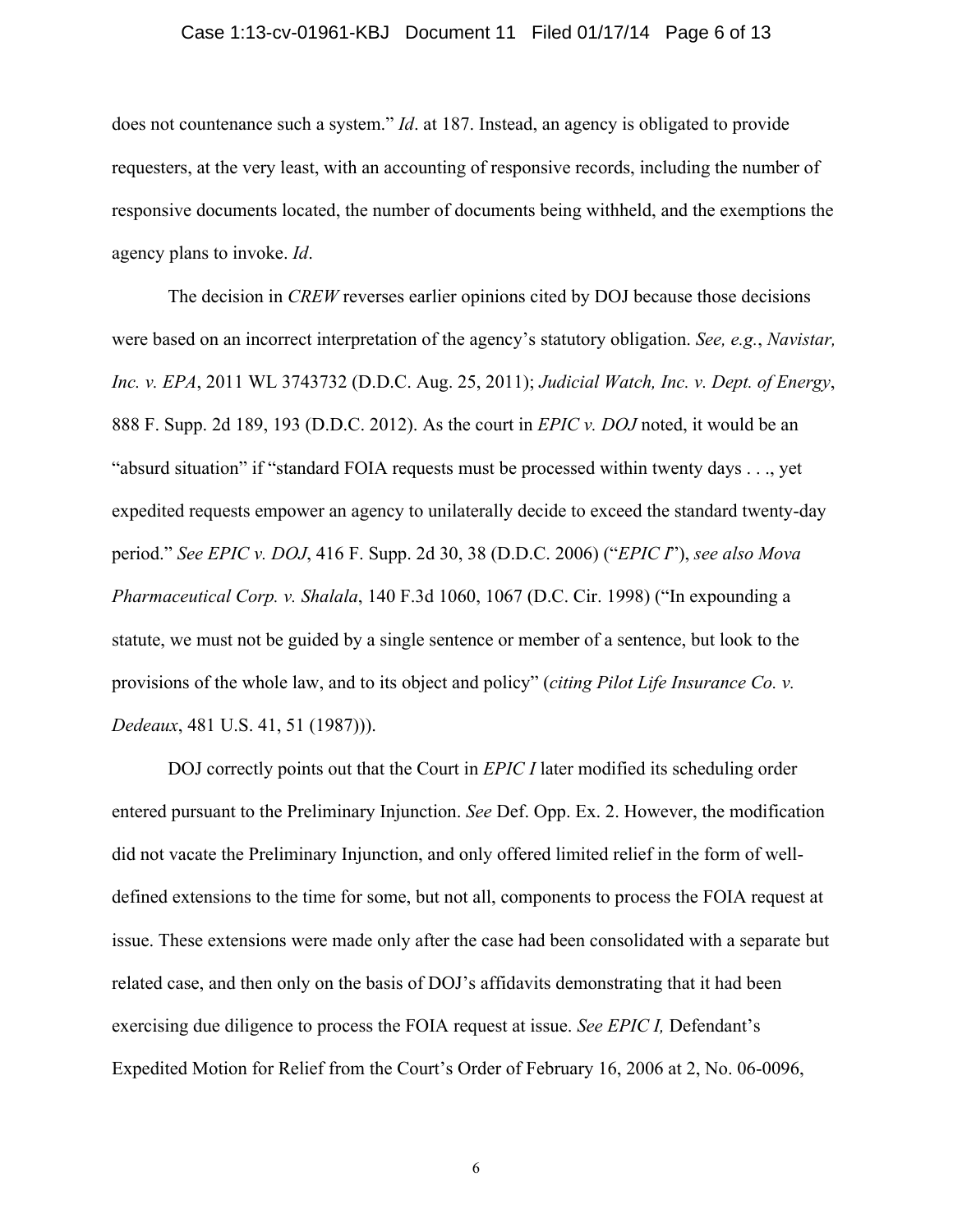# Case 1:13-cv-01961-KBJ Document 11 Filed 01/17/14 Page 7 of 13

Dkt. No. 13 (Mar. 7, 2006). DOJ has made no such showing of due diligence in this case, and in fact has made clear that it has not yet completed its initial search for records responsive to two of the three categories of requested documents. *See* Bradley Decl ¶7.

Congress set the outside limit for issuing a determination as to an expedited FOIA request at twenty business days. 5 U.S.C.  $\S$   $\S$   $552(a)(6)(A)(ii)$ ,  $552(a)(6)(E)(iii)$  (2013). DOJ has failed to cite any controlling case law that contravenes this requirement, which the D.C. Circuit recently affirmed in *CREW v. FEC*. <sup>2</sup> As such, the DOJ has violated its statutory obligation regardless of whether it is processing EPIC's request as expeditiously as "practicable."<sup>3</sup> Because DOJ has failed to make a determination on EPIC's FOIA Request in more than sixty days, more than twice the time allotted by Congress in the FOIA, EPIC is exceptionally likely to succeed on the merits of its underlying claim.

Further, EPIC is entitled to receive a *Vaughn* index in this matter. Courts in this circuit have recognized that a *Vaughn* index is the appropriate means of providing a list of responsive documents, along with a justification for any withholdings pursuant to statutory exemption.

 $2 \text{ In fact, the only citation DOI provides in support is a passing reference, with no further discussion, in a 2004 case.}$ from the Southern District of New York. Def. Opp. at 10, *citing American Civil Liberties Union v. Dept. of Defense*, 339 F. Supp. 2d 501, 503 (S.D.N.Y. 2004).

<sup>&</sup>lt;sup>3</sup> When an Agency deems it cannot comply with the deadlines for processing a FOIA request at the litigation stage, the appropriate avenue for relief is a request for a stay of proceedings as described in *Open America v. Watergate Special Prosecution Force*, 547 F.2d 605 (D.C. Cir. 1976) ("Good faith and due diligence call for a procedure which is fair overall in the particular agency.") *see also EPIC v. FBI*, 933 F. Supp. 2d 42, 46 (D.D.C. 2013) ("In *Open America v. Watergate Special Prosecution Force* . . . the D.C. Circuit found that an agency is enttiled to additional time under this 'exceptional circumstances' provision when the agency: is deluged with a volume of requests for information vastly in excess of that anticipated by Congress, when the existing resources are inadequate to deal with the volume of such requests within th etime limits of subsection  $(6)(A)$ , and when the agency can show that it 'is exercising due diligence' in processing the requests.") (internal citations omitted). EPIC would contest that DOJ can show the exceptional circumstances necessary for such a stay. For example, while DOJ asserts that NSD has received 40 FOIA requests in this fiscal year, Bradley Decl. at ¶ 10, previous reports indicate that this is far less than NSD typically receives in a fiscal year. See U.S. Department of Justice Freedom of Inforamation Act Annual Report Fiscal Year 2010, available at http://www.justice.gov/oip/annual\_report/2010/10contents.htm (NSD received 185 requests received in fiscal year 2010); U.S. Department of Justice Freedom of Inforamation Act Annual Report Fiscal Year 2011, available at http://www.justice.gov/oip/annual\_report/2011/oip-foia-fy11.pdf (NSD received 289 requests received in fiscal year 2011); U.S. Department of Jusice Freedom of Inforamation Act Annual Report Fiscal Year 2012, available at http://www.justice.gov/oip/annual\_report/2012/oip-foia-fy12.pdf (NSD received 223 requests received in fiscal year 2012).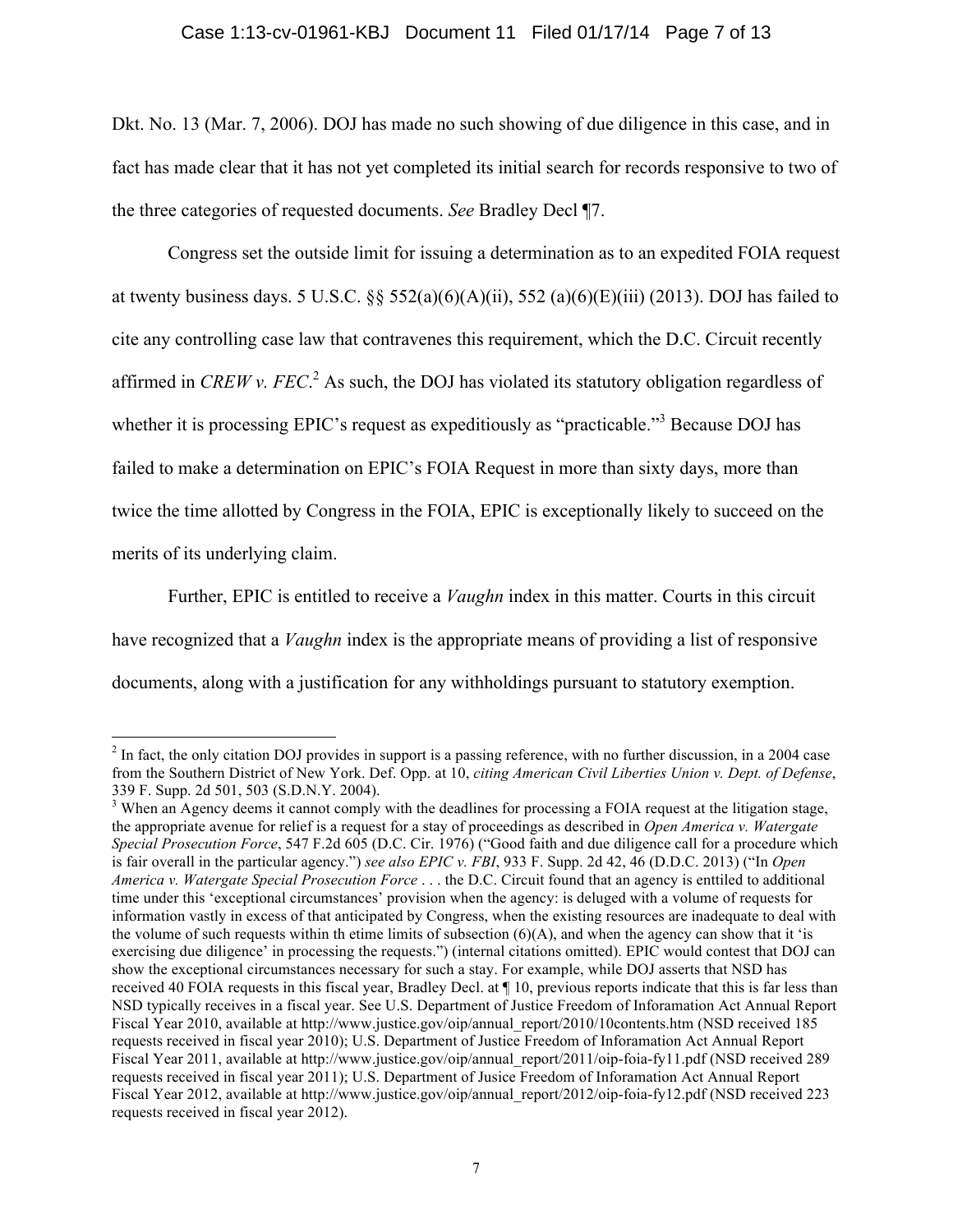#### Case 1:13-cv-01961-KBJ Document 11 Filed 01/17/14 Page 8 of 13

*Vaughn v. Rosen*, 484 F.2d 820, 824-25 (D.C. Cir. 1973) ("[C]ourts will simply no longer accept conclusory and generalized allegations of exemptions, the need for adequate specificity is closely related to assuring a proper justification by the governmental agency"); *see also King v. Dept. of Justice*, 830 F.2d 210, 219 (D.C. Cir. 1987 ("Thus, when an agency seeks to withhold information, it must provide 'a relatively detailed justification, specifically identifying the reasons why a particular exemption is relevant and correlating those claims with the particular part of a withheld document to which they apply"). While it may be true, as DOJ contends, that *Vaughn* indices are in some cases filed in conjunction with the defendant's dispositive motion, this specific practice does not lessen EPIC's entitlement.

Courts have also routinely required *Vaughn* indices to be produced on dates certain, prior to the filing of dispositive motions, in order to promote expeditious resolution of the litigation. *See EPIC v. DHS,* Order, No. 12-00333, Dkt. No. 39 (filed Jan. 8, 2013) (attached as Exhibit 1); *EPIC v. FBI,* Order, No. 12-00667, Dkt. No. 24 (filed Aug. 29, 2013) (attached as Exhibit 2). In fact, this is increasingly considered best practice in the FOIA community when there is a substantial interest in narrowing the scope of the issues in the litigation prior to the Agency's investment of time and resources in the drafting of its dispositive motion.

## **III. The Likelihood of Irreparable Harm and the Public Interest Both Support EPIC's Request for a Preliminary Injunction**

On January 17, 2014, the President announced "a series of concrete and substantial reforms" that he will adopt and "seek to codify with Congress." *Remarks by the President on Review of Signals Intelligence* (Jan. 17, 2014).<sup>4</sup> If the DOJ continues to withhold its determination and delay the processing of responsive records, EPIC will be unable to disseminate information that is vital to the current public debate over the proposals to reform the

 <sup>4</sup> *Available at* http://www.whitehouse.gov/the-press-office/2014/01/17/remarks-president-review-signalsintelligence.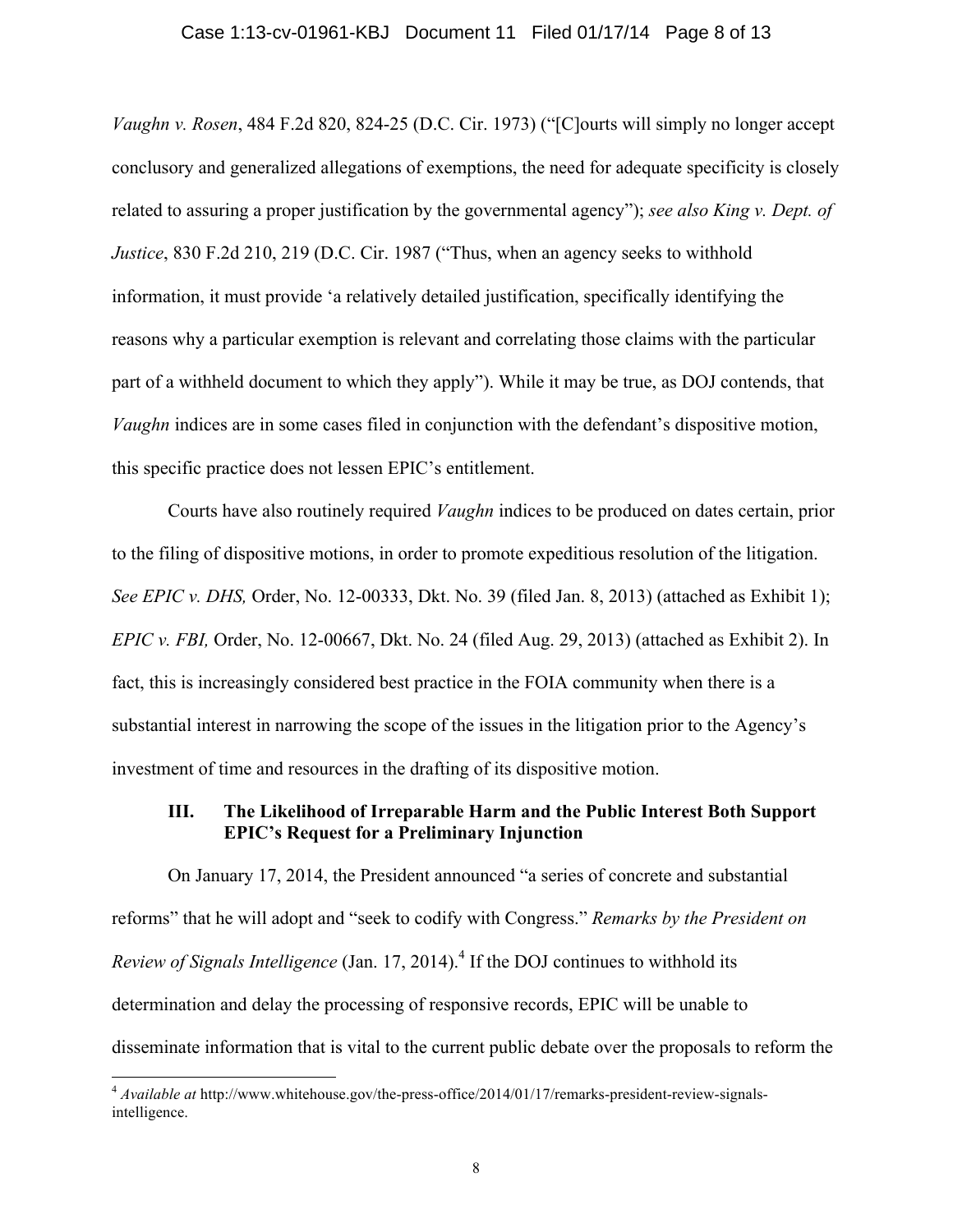#### Case 1:13-cv-01961-KBJ Document 11 Filed 01/17/14 Page 9 of 13

surveillance activities of the federal government. The records that EPIC seeks include final reports routinely sent by the DOJ to congressional oversight committees regarding the use of its FISA pen register authority. This authority is a key part of the legal architecture that is currently under review; EPIC's request is pending at a critical moment prior to adoption of the proposals in Congress. The DOJ recognized the importance of this information when it granted expedited processing, and the urgency has increased dramatically since EPIC filed the request.

Contrary to the DOJ's argument, the injury EPIC faces is both "certain and great," and the harm is "actual and not theoretical" as described by this court. *Sierra Club v. U.S. Army Corp. of Engineers*, F. Supp. 2d , No. 13-1239, 2013 WL 6009919 (D.D.C. Nov. 13, 2013). The injury is certain because there is no question that the debate over foreign intelligence surveillance in the United States is current and ongoing, and that it has reached a critical juncture. Congress is presently focused on shaping its reform proposals. *See* Siobhan Gorman, *Lawmakers Debate Overhauls to NSA Spying Programs, Wall St. J., Jan. 14, 2014.*<sup>5</sup> The two major reform proposals in Congress – the USA Freedom Act, H.R. 3361, 113th Cong.  $(2013)$ <sup>6</sup> and the FISA Improvements Act of 2013, S. 1631, 113th Cong.  $(2013)^7$  – have already been introduced, and could be amended, modified, or enacted by Congress at any time. The USA FREEDOM Act would require that all applications for Pen Registers / Trap and Trace include a statement of facts that demonstrate "that there are reasonable grounds to believe that the information sought . . . is relevant and material to an authorized investigation . . .". H.R. 3361 § 201. The FISA Improvements Act of 2013 includes provisions to greatly increase the amount of reporting on the uses of Pen Register / Trap and Trace authorities. S. 1631 § 5. Both bills would

<sup>&</sup>lt;sup>5</sup> Available at http://online.wsj.com/news/article\_email/SB10001424052702303819704579321140066583378-<br>IMvOjAxMTA0MDEwNDExNDOvWj.

<sup>&</sup>lt;sup>6</sup> *Available at* http://beta.congress.gov/bill/113th/house-bill/3361.<br><sup>7</sup> *Available at* http://www.intelligence.senate.gov/pdfs113th/113fisa\_improvements.pdf.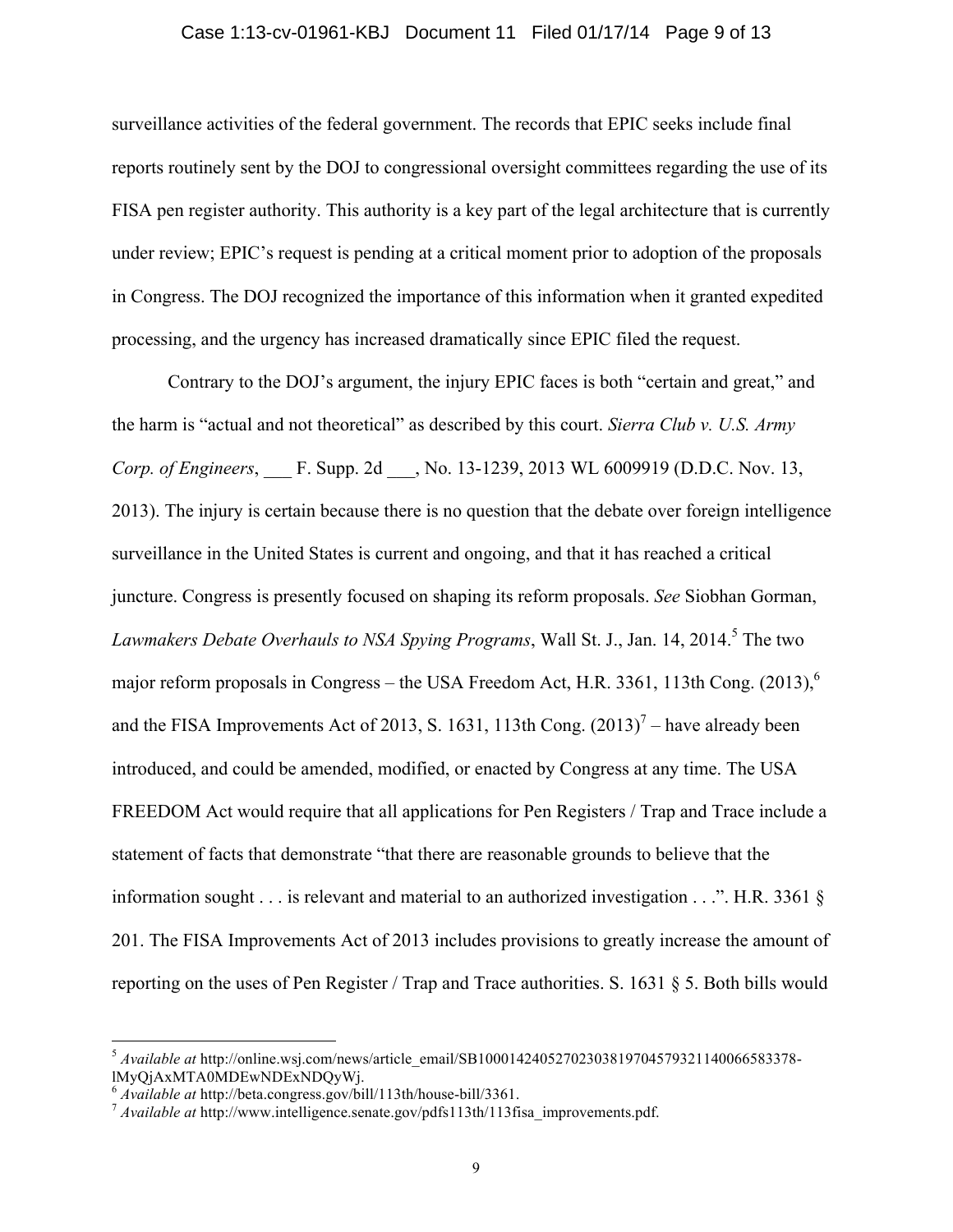#### Case 1:13-cv-01961-KBJ Document 11 Filed 01/17/14 Page 10 of 13

greatly alter the current laws concerning these authorities under the FISA, though, like the President's proposals, it is difficult to discuss the need for either until more information is released.

The harm caused by delay is great, as the DOJ recognized when it granted expedited processing, because information about the government's surveillance activities is needed before reforms are enacted and implemented, not after. The period immediately following the President's statement today will be a critical period for shaping national policy. As the President explained, the intelligence community and the Attorney General will identify reform approaches "before the [§215] program comes up for reauthorization on March 28th." *Remarks by the President on Review of Signals Intelligence* (Jan. 17, 2014). During that period, the President will "consult with the relevant committees in Congress to seek their views, and then seek congressional authorization for the new program as needed." *Id*. Any delay during this timeframe will irreparably injure EPIC's efforts to inform policy makers and the public about FISA reforms, because Congress will likely seek to bundle the proposals into a single reform bill. The President voiced a specific interest in metadata programs akin to those previously operated under the Pen Register / Trap and Trace provisions. *Id*. The President affirmatively promised to "reform programs and procedures in place to provide greater transparency to our surveillance activities, and fortify the safeguards that protect the privacy of U.S. persons." *Id*. However, it is impossible for groups such as EPIC to contribute meaningfully about the proper level of transparency for surveillance activities undertaken under Pen Register / Trap and Trace authorities without more information. Any changes to the FISA pen register authority or oversight mechanisms need to be identified during the President's proposed review period.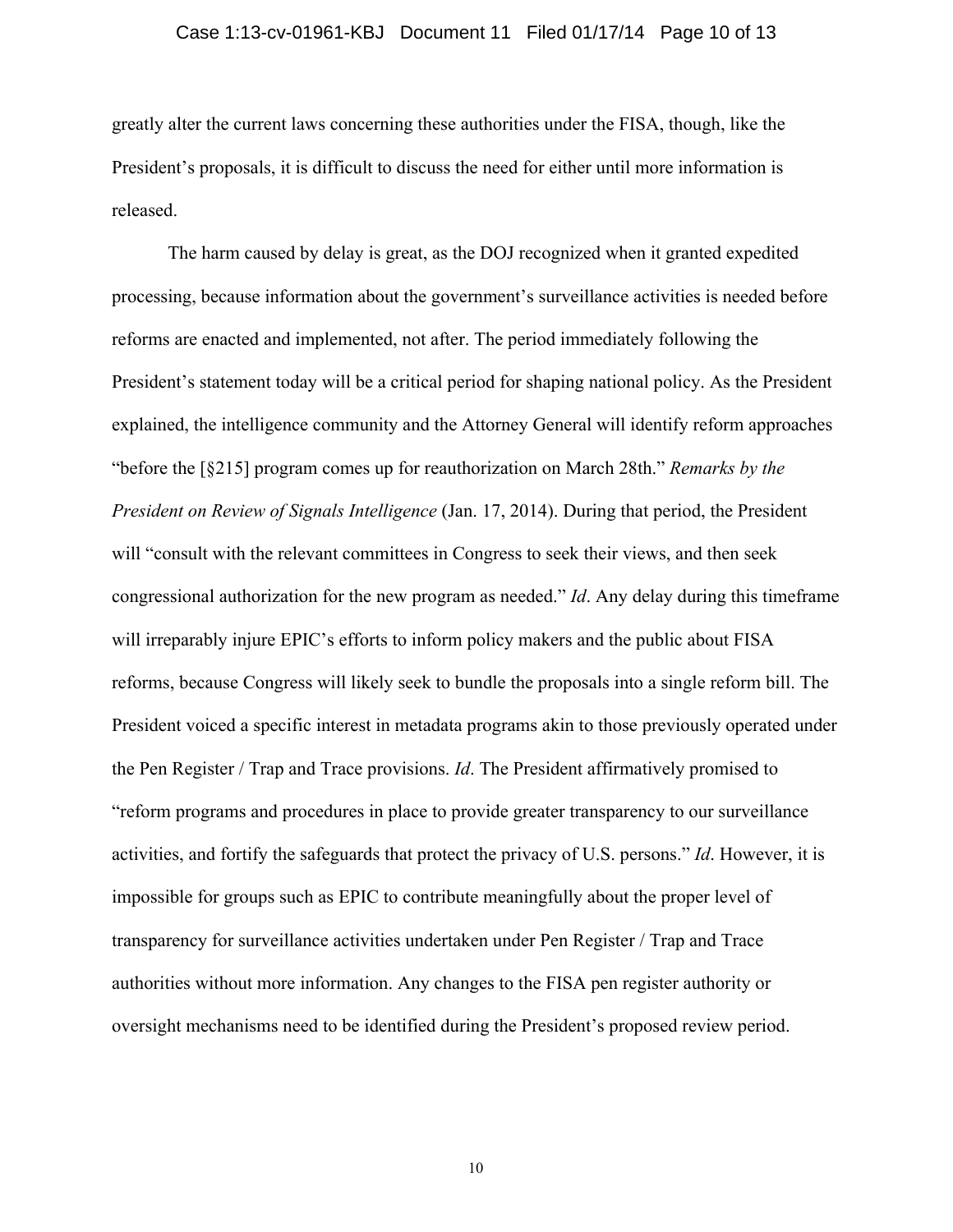#### Case 1:13-cv-01961-KBJ Document 11 Filed 01/17/14 Page 11 of 13

The documents that EPIC seeks are clearly salient to the current FISA reform debate. Recent disclosures by the Director of National Intelligence have shown that the FISA Pen Register authority was used by the Government to obtain Internet metadata until 2011. *See*  Office of the Dir. of Nat'l Intelligence, *DNI Clapper Declassifies Additional Intelligence Community Documents Regarding Collection Under Section 501 of the Foreign Intelligence Surveillance Act* at 4 (2013).<sup>8</sup> However, these disclosures do not provide context for this program within the Government's other pen register operations. Without access to the information contained in the pen register reports, it is impossible to assess whether this program was merely a failed experiment, or part of a larger trend of government overreach. Current reform proposals contain provisions addressing the Government's use of pen register authority. *See, e.g.*, USA Freedom Act § 201. But the intelligence oversight provisions in these proposals cannot be properly understood without access to existing pen register reports.

The Government's assertion that there is "already considerable" information in the public domain about this topic is inapposite. FOIA was designed precisely to prevent the Government from making such determinations about what the public "needs to know." EPIC need not establish that it would be "precluded from participating in public debate" absent the relief it seeks. Instead, EPIC must only show that it would suffer irreparable injury as a result of the delay. EPIC has shown that it will suffer actual injury as a result of the delay in releasing information about an issue of immediate public concern.

In addition, EPIC will suffer an irreparable procedural injury if the preliminary injunction is not granted. EPIC has a statutory right to expedited processing of its request, and a preliminary injunction is necessary in this matter to ensure that the agency processes and produces

 <sup>8</sup> *Available at* http://www.dni.gov/index.php/newsroom/press-releases/191-press-releases-2013/964-dni-clapperdeclassifies-additional-intelligence-community-documents-regarding-collection-under-section-501-of-the-foreignintelligence-surveillance-act-nov?tmpl=component&format=pdf.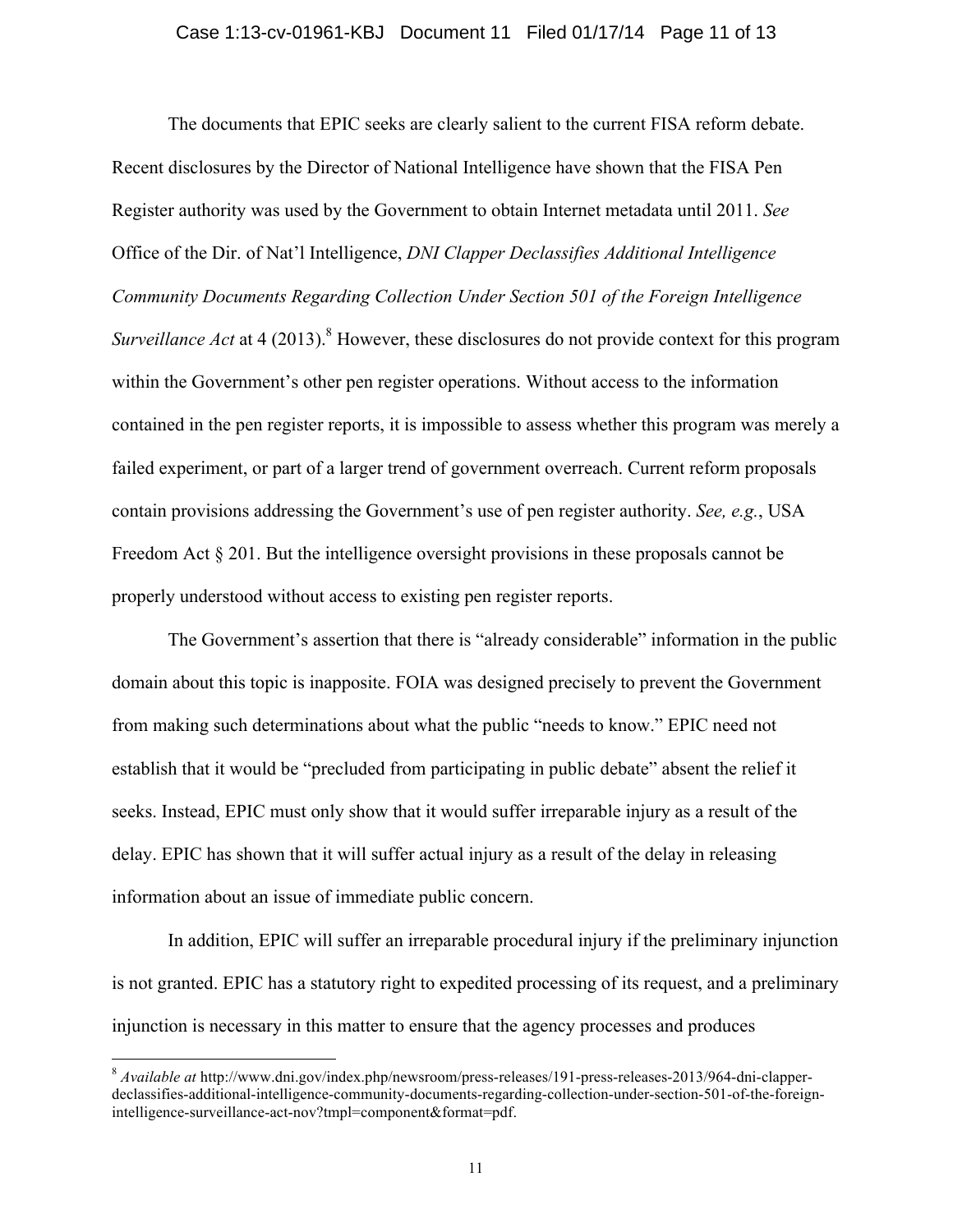#### Case 1:13-cv-01961-KBJ Document 11 Filed 01/17/14 Page 12 of 13

documents expeditiously. It is not enough for the DOJ to simply *grant* EPIC expedited processing, as the Agency argues. Def. Opp. at 15. "What matters to EPIC is not how the requests are labeled by the agency, but rather when the documents are actually released." *EPIC I*, 416 F. Supp. 2d at 41. The DOJ is required by law to make a timely determination and to process EPIC's request expeditiously, and the preliminary injunction would ensure that EPIC's rights are not eliminated through agency delay. Other courts in this district have recognized that irreparable injury would result from delay in processing an expedited request given that the "very nature of the right the plaintiff seeks to vindicate . . . depends on timeliness." *Washington Post v. DHS*, 459 F. Supp. 2d 61, 74 (D.D.C. 2006). Without a preliminary injunction, EPIC's FOIA case will proceed like any other matter not subject to expedited processing. This would, in effect, nullify the statutory expedition to which EPIC is entitled.

Furthermore, the public interest would not be harmed by granting EPIC's motion for a preliminary injunction in this case. EPIC merely seeks compliance with the statutory framework that Congress created for disclosure of agency records. Congress has already balanced the public interest in disclosure with the "necessity of ensuring certain types of documents" would not be disclosed. *Center for Nat'l Sec. Studies v. DOJ*, 331 F.3d 918, 925 (D.C. Cir. 2003). Thus, any harm caused by the expeditious production of records has already been taken into account by Congress. The same is true of the effect of FOIA litigation on other pending requests. Congress provided a specific mechanism for modification of a production schedule where an agency "can show exceptional circumstances exist and that the agency is exercising due diligence in responding to the request." 5 U.S.C.  $\S$  552(a)(6)(C)(i). The burden is on the agency to prove to the court that it cannot comply with the statutory deadlines, not on the requestor to show that the agency is not diligently processing the request. Importantly, the DOJ has not shown in this case